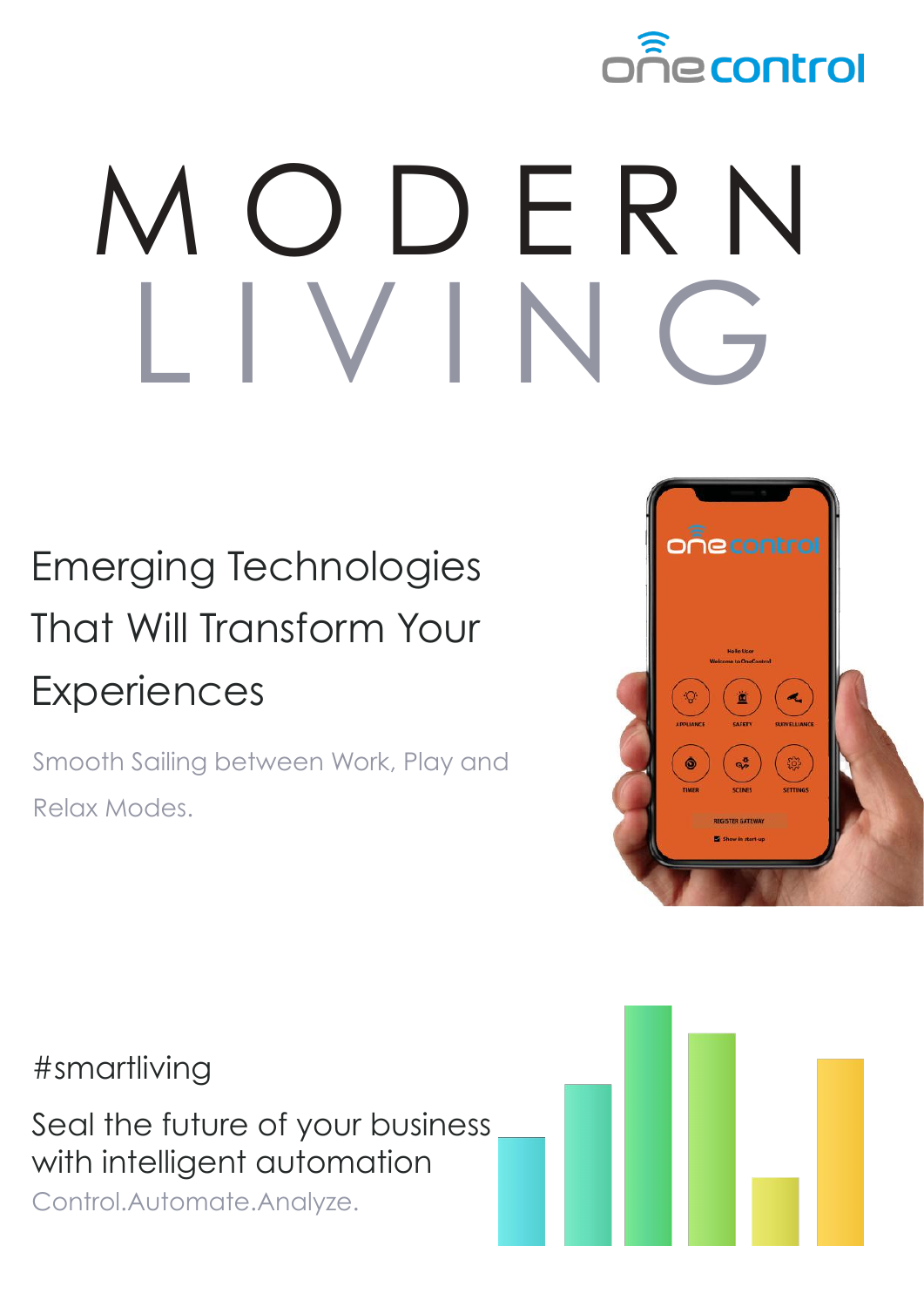#### ENTERPRISE LEVEL

### **IoT and intelligent automation company**



Accelerating the Revolutionary Curve for Connected Enterprises with New-Age Human-Centric Products



Master the ambience for a house party to fine dining, or a thrilling game night, tailoring your guest experience with a single touch.



Embrace our auto-pilot designed controls to create engaging custom-tailored experiences with anease of use of lighting to air-conditioning based on your convenience.



**Security & Surveillance**

Redefine your businesses/lifestyle with our top-notch security and surveillance system built for the modern enterprise. Our system is designed to break free from the hindrances ofconventional solution.

#### **Certifications**

Some of our noteworthy and recent recognitions.



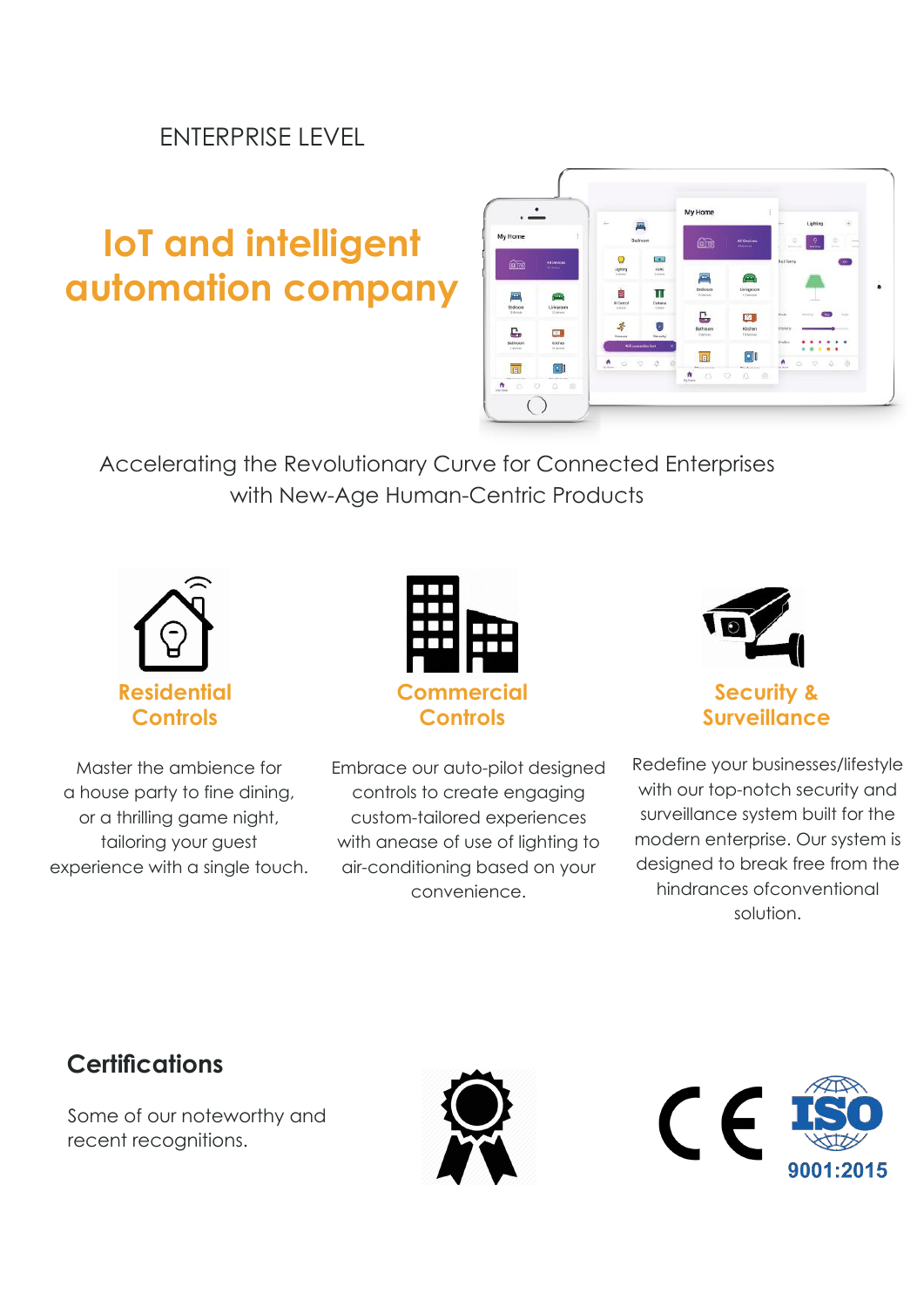#### **REVOLUTIONARY FEATURES BUILT TO REDEFINE YOUR LIFESTYLE**



- •Operational data access at all stages of the processing life cycle by standardizing on our integrate platform.
- •Data Certainty.
- •Cognitive decision-making.
- •Advanced operational diagnostics.
- •Prediction possibilities and development in order to facilitate a continous avenue of excellence and growth.

#### **OUR "IoT" AND ITS FUNCTIONALITY**

OneControl steers the design and execution of futuristic operating models to enhance the user journey, leveraging top notch automation technologies and analytics at large.

Our IoT platform combines detailed information from various devices and applies analytics to share valuable data with applications designed to cater to specific needs. This makes it a powerful transformation tool with which users are able to decipher the "learning capacities and IQ" of different solutions.

In a nutshell, our concept of IoT connects a giant network of devices and people, all of which collect and share data in the surrounding environment in the most intellectual manner.



#### **Our Dev Partner**

Introducing Roboartsolutions - A team of eccentric pixel perfect coders specializing in detecting and diagnosing software defects.

www.roboartsolutions.com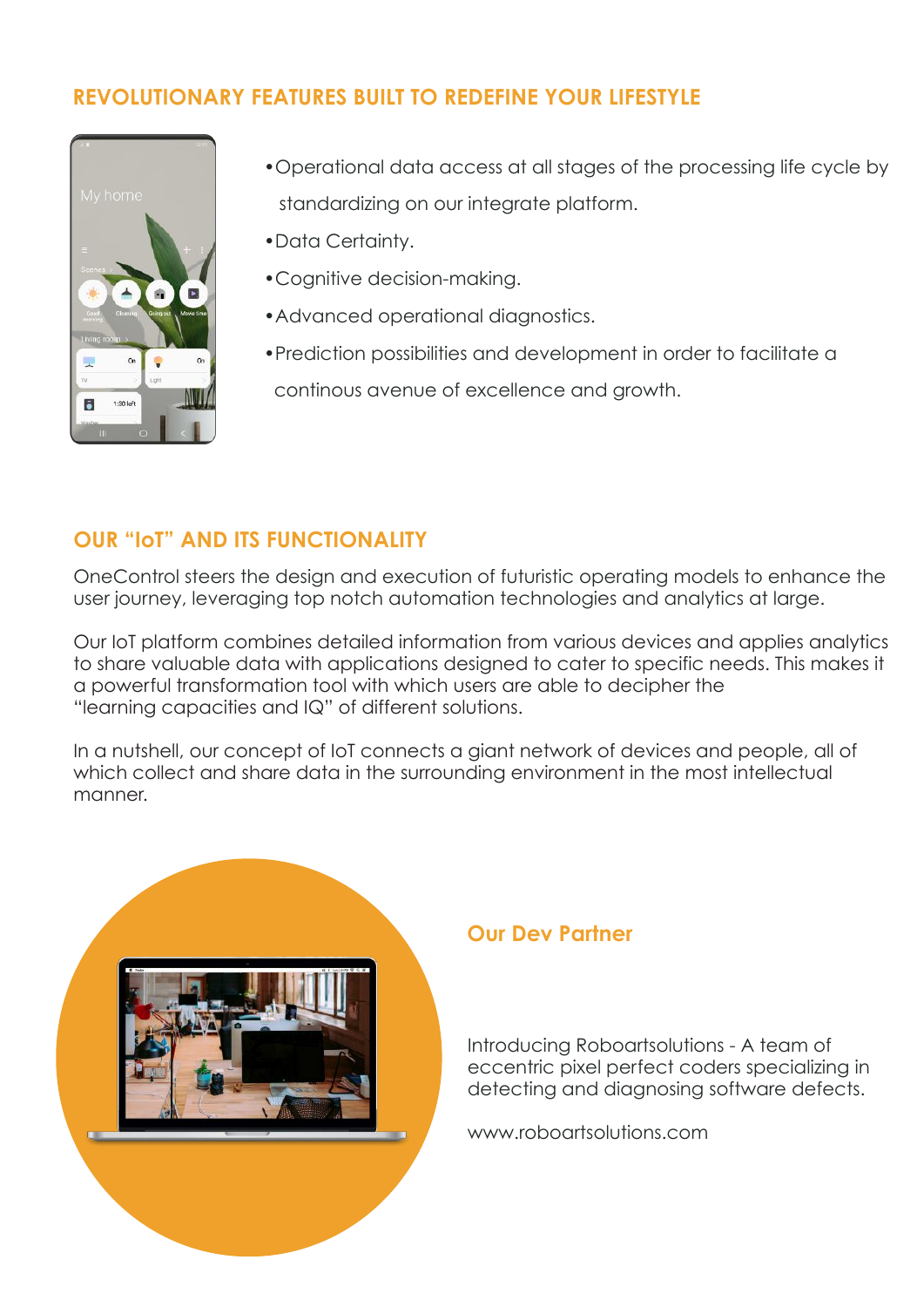#### **RESIDENTIAL**

Promising Services Crafted to Enhance Value to People Everywhere







#### **FOSTERING AN ELEGANT AMBIANCE**



Make a transformational change with OneControl custom modules. We embark on our user's journey prioritizing their needs from the comforts of their home to embed agile ways of working and continuous improvement at large with our management systems, culture, and building capabilities.

We fine tune our approach to ensure a memorable experience by redefining the journey, usability and function of each light, shade and appliance designed aesthetically.

Lighting experience revolves around creating the best balance between functionality and aesthetics, there by making it the treasure-trove of our creative brilliance.

#### **DESIGNED FOR SUCCESS EXCEEDING EXPECTATIONS**

Mastered to perfection, our ready-to-be installed devices are compact and adjustable with switch boards free of any hindrances. Our application is designed to communicate with the installed devices, enabling our users to navigate across all the switches from the palm of their hands.

Present your vision of success integrated with our unique technology

Duo Module

Hexa Module

Hexa Dimmer

Octa Module Octa Dimmer **Gateway** 

IR Control

We call it Wishful Thinking Integrates with



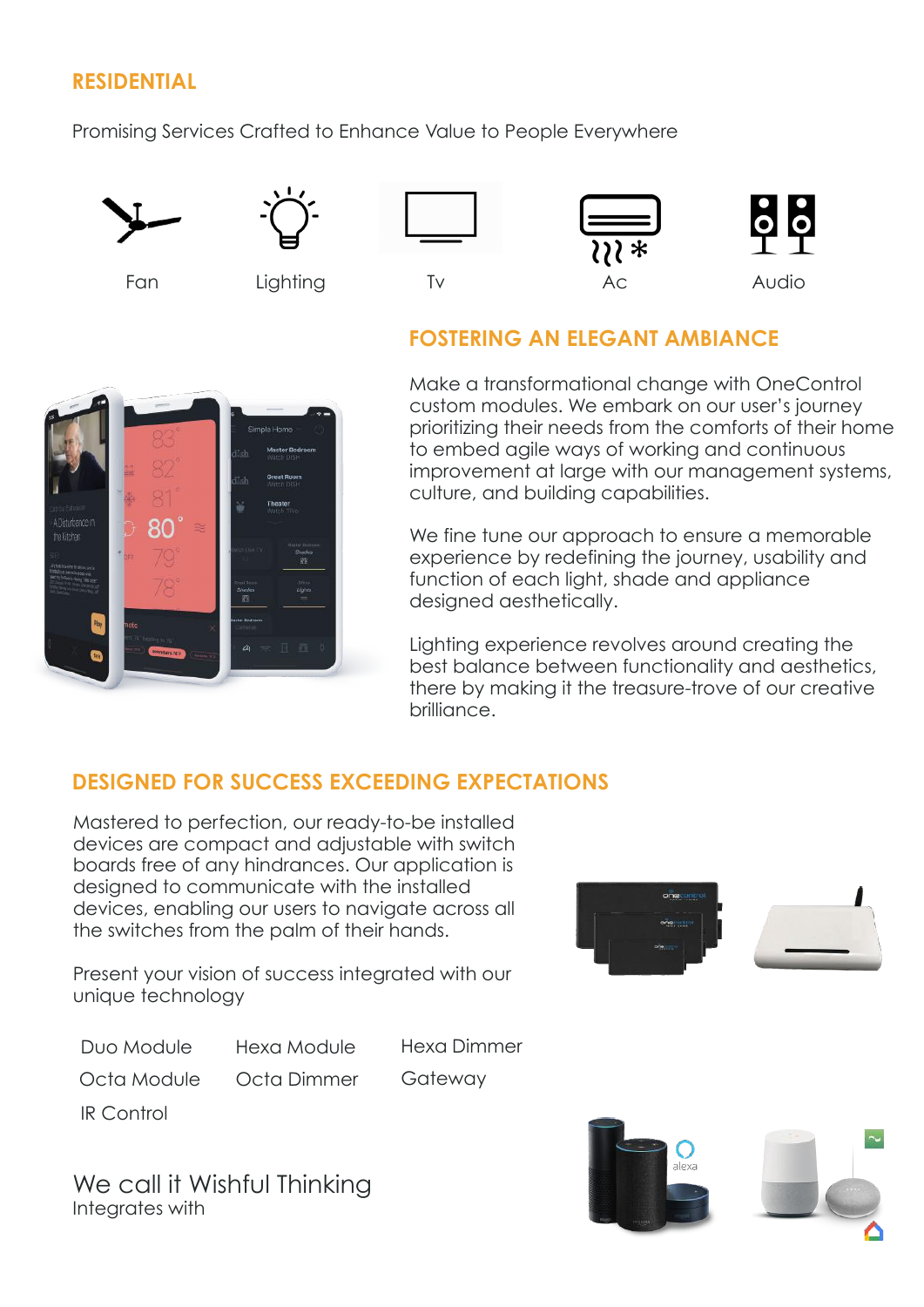#### **COMMERCIAL**



#### **Internet of Things (IoT)**

Established on fractal science, our sophisticated and intelligent automation suite integrates advanced data ingestion and industry-agnostic automation potentials, transforming it to a single platform called Finding Hidden Gems.

It is built to deliver process design flexibility, permitting users to control, automate and analyse.

We constantly reinvent ourselves in the field of technology championing our projects and endeavours. OneControl moves at a high-velocity quenching the thirst for curiosity and striving to engineer experiences that leave you thrilled.



#### **REPORTS**

Avail a systematic report of the data saved within the device by putting forth a request through the OneControl app. Obtain insight details on productivity and volume along with customized format report extractions regarding related consumption.



#### **OneControl App**



A user-friendly mobile app to manage every switch smoothly for your business or personal purposes as easy as never before.

OneControl ensures to keep your personal security and information confidential and encrypted at all times.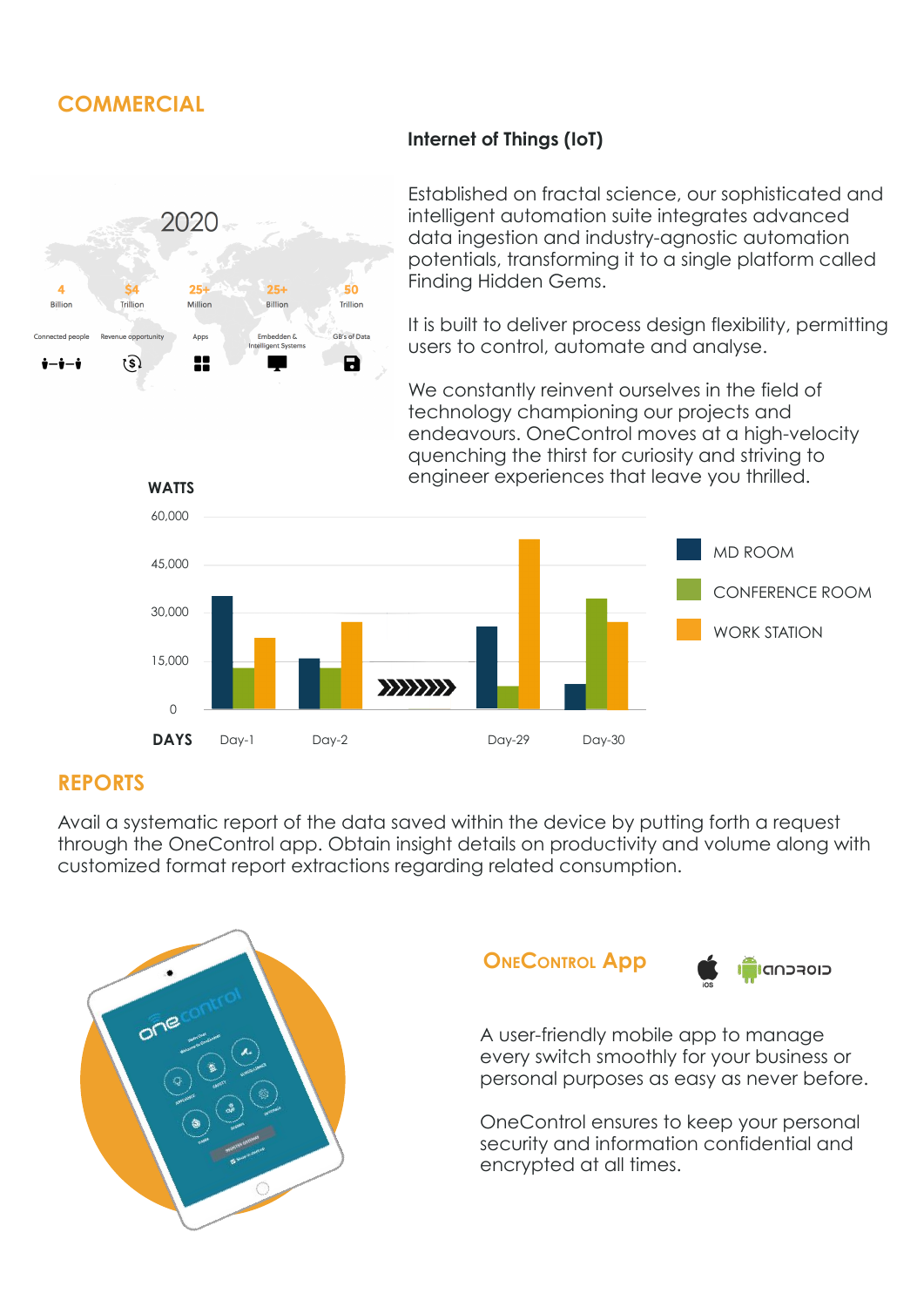#### **SECURITY & SURVEILLANCE**

Digital Revolution in the Palm of Your Hand Thanks to Our Technology



# .<br>Securit **Thermosta**

#### **THE PROMISE OF ONECONTROL**

In the span of a decade, our dedicated investment in research and development along with writing extensively on an in-depth knowledge of home security systems, has paved the way for OneControl to pioneer the art of security and surveillance mechanism.

Our sought-after system is tailored to perfect your needs by bringing to your doorstep the latest home automation gears excluding any contract.

We offer the finest enriched quality of equipment accompanied with our 24\*7 reliable monitoring. We help customers use technology to transform ideas into value thereby turning their dreams into a tangible reality.



Security Master Vibration Sensor Door Sensor Gas Leak Detector Motion Sensor

Smoke Detector

#### **SMART HOME. ONLY SMARTER.**

Fuelled with a complete integrated quality automation, OneControl swiftly connects your home's security and automation in an intellectual and highly customizable manner designed to deliver phenomenal results exceeding the expectations of any other stand alone solutions in the market.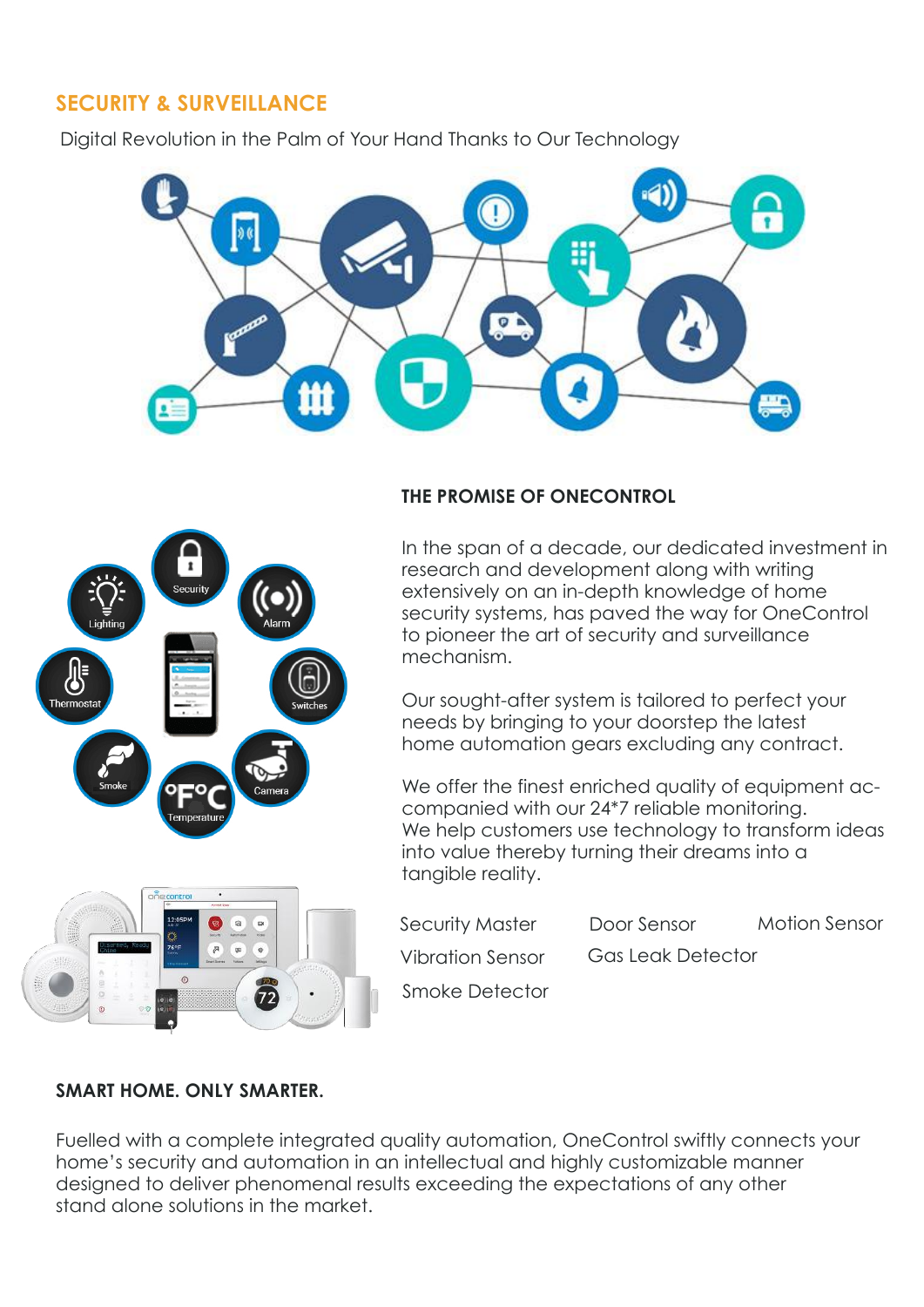#### **Phenomenal Success Building Upon Our Strengths**

Our proven industry-leading automation infrastructure and IoT services has empowered enterprises across industry verticals.

OneControl provides a game-changing venue for organizations, paving the way for connected enterprises to compete against new and agile competitors, unravel additional opportunities, and reimagine their customer experiences.

#### **WHY CHOOSE ONECONTROL?**

#### **Creating Results that Speak in Volumes**



#### **SUPERLATIVE PROCESS**

Our high-quality smart devices empower the user to moderate, schedule and monitor all home appliances with the help of a user-friendly mobile app or by simply saying Okay google!

OneControl Helps You Thrive with Futuristic Solutions

#### **SCIENCE AND TECHNOLOGY**

Monitor and manage your personal eletricty consumption effec

#### **EXCLUSIVE FEATURES**

Enjoy a complete Retrofit without any needless wiring to connect and gain access to all your devices

#### **Designing for clients from every walk of life for enriched IoT experiences**













it only gets better..